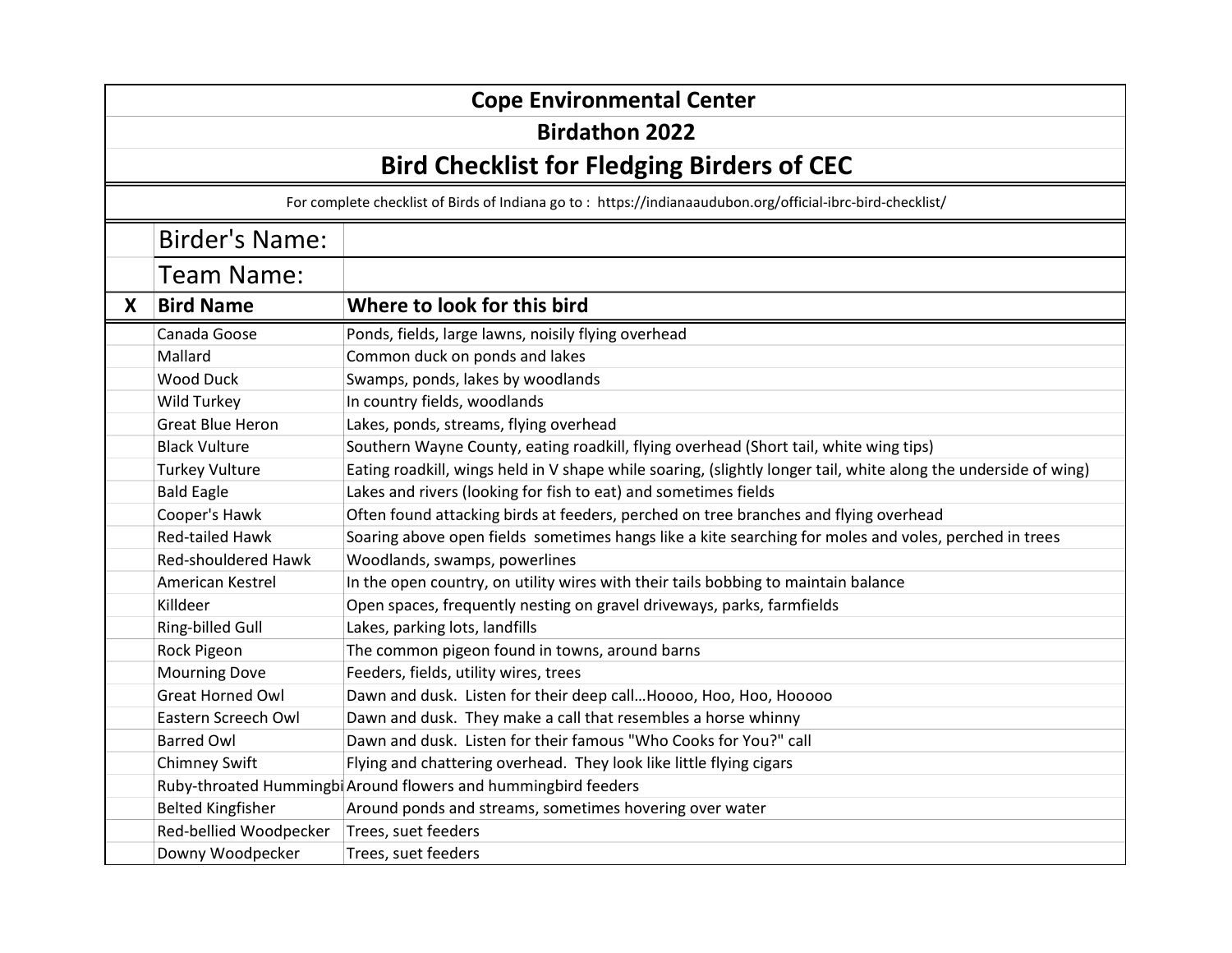| Northern Flicker                              | A woodpecker that often feeds on the ground eating ants and insects                                         |
|-----------------------------------------------|-------------------------------------------------------------------------------------------------------------|
| Pileated Woodpecker                           | Looks like Woody Woodpecker! Mature trees, suet feeders                                                     |
| <b>Wood Pewee</b>                             | Woodsoften heard making its descending peeeeee and rising weee (pee-a-wee-Pee-ur)                           |
| Great-crested Flycatcher                      | Woodland clearings and forest edgings. Often calls "wheep-wheep-wheep!                                      |
| Eastern Phoebe                                | Usually around wooded areas darting back and forth from a perch catching bugs                               |
| Eastern Kingbird                              | In open fields, perched on fences. Robin size, a conspicuous white band at end of tail, chases crows, hawks |
| <b>Blue Jay</b>                               | Squawky birds that might show up anywhere                                                                   |
| American Crow                                 | Often in fields. When flying overhead note the "rowing" motion of their wings                               |
| <b>Purple Martin</b>                          | Usually near water. Look for martin houses that people use to attract them                                  |
| <b>Tree Swallow</b>                           | Open fields. Nest in bluebird boxes and tree cavities. Look for a very white belly.                         |
| <b>Barn Swallow</b>                           | Barns! Swooping flight over open fields, ponds, lakes and marshes                                           |
| Carolina Chickadee                            | Bird feeders, woods                                                                                         |
| <b>Tufted Titmouse</b>                        | Bird feeders, woods                                                                                         |
| White-breasted Nuthatch   Bird feeders, woods |                                                                                                             |
| Carolina Wren                                 | They might be nesting on your porch! They love hanging baskets and wreaths.                                 |
| House Wren                                    | Plain brown little wren that nests in birdhouses, tree cavities, common in gardens                          |
| Eastern Bluebird                              | In open fields, nest boxes, along the roadside on utility wires, perched on fences                          |
| American Robin                                | In your yard!                                                                                               |
| Wood Thrush                                   | Woodlands, beautiful flute-like song                                                                        |
| <b>Brown Thrasher</b>                         | Long tail, reddish brown with streaks below, brushy areas, woods edges.                                     |
| <b>Gray Catbird</b>                           | In thickets and bushy trees (And they make a cat-like call!)                                                |
| Northern Mockingbird                          | Open spaces with shrubbery nearby, on fence posts and utility wires. Noisy guys.                            |
| <b>European Starling</b>                      | Usually in large flocks. Black birds with a yellow bill. Farms, lawns, downtown areas                       |
| <b>Yellow Warbler</b>                         | Bushy edges of meadows, rivers and swamps                                                                   |
| Common Yellowthroat                           | Shrubby areas around gardens, fields and wetlands                                                           |
| Eastern Towhee                                | Often foraging in leaf litter at edge of woods stirring up little insects.                                  |
| <b>Chipping Sparrow</b>                       | Cute little sparrows often on your lawn. Rusty caps and white stripe just above eye                         |
| Song Sparrow                                  | On ground at feeders, in bushes. Look for a stripey chest with a dot in the middle                          |
| White-throated sparrow                        | Often on the ground around feeders. A winter visitor                                                        |
| <b>Scarlet Tanager</b>                        | Beautiful but hard to find bird. Usually in woody areas high in the tree tops.                              |
| Northern Cardinal                             | Bird feeders, shrubby areas and woods. Our state bird!!!                                                    |
| Rose-breasted Grosbeak                        | Feedersbut only seen here in early May on their way north.                                                  |
| <b>Indigo Bunting</b>                         | Often seen on wires or hedgerows, along the roadside close to wooded areas                                  |
| Red-winged Blackbird                          | Abundant around ponds with cattails. Also in fields                                                         |